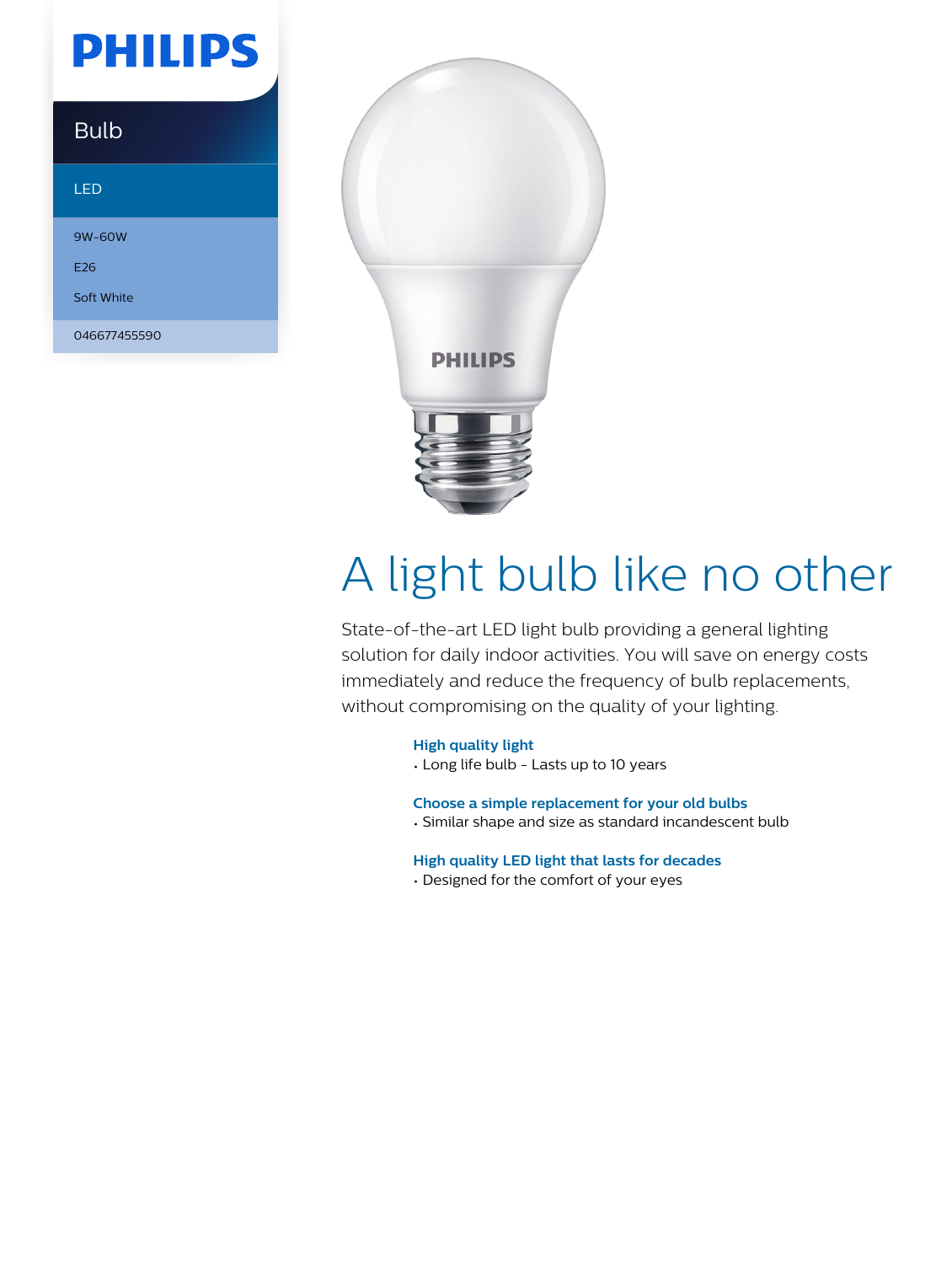### 046677455590

## **Highlights**

#### **10,950-hour rated average life**

With a lifetime of up to 10,950 hours, you can reduce the hassle of frequently replacing your light bulbs, and enjoy a perfect lighting solution for over 10 years.

#### **Replaces standard incandescent**

With its beautiful design and familiar shape, this energy-saving LED bulb is the perfect sustainable replacement for traditional incandescent bulbs.

#### **Designed for the comfort of your eyes**



It's easy to see how harsh lighting can strain the eyes. Too bright, and you get glare. Too soft and you experience flicker. Now you can gently light up your world with LEDs designed to go easy on the eyes, and create the perfect ambience for your home.

### Specifications

#### **Bulb characteristics**

- Dimmable: No
- Intended use: Indoor
- Lamp shape: Non directional bulb
- Socket: E26
- Technology: LED
- Type of glass: Frosted

#### **Bulb dimensions**

- Height: 10.4 cm
- Weight: 0.028 kg
- Width: 6 cm

#### **Durability**

- Average life (at 2.7 hrs/day): 11 year(s)
- Lumen maintenance factor: 70%
- Nominal lifetime: 11,000 hour(s)
- Number of switch cycles: 50,000

#### **Light characteristics**

- Beam angle: 150 degree(s)
- Color consistency: 6SDCM
- Color rendering index (CRI): 90
- Color temperature: 2700 K
- Light Color Category: Soft White
- Nominal luminous flux: 800 lumen
- Starting time: <0.5 s
- Warm-up time to 60% light: Instant full light
- Color Code: 927 | CCT of 2700K

#### **Miscellaneous**

• EyeComfort: Yes

#### **Other characteristics**

- Lamp current: 135 mA
- Efficacy: 88 lm/W

#### **Packaging information**

- EAN: 046677455590
- EOC: 455592
- Product title: 9A19/LED/927/FR/P/E26/ND 4/6CT

#### **Power consumption**

- Energy Star Certified: No
- Power factor: 0.5
- Voltage: 120 V
- Wattage: 9 W
- Wattage equivalent: 60 W

#### **Product dimensions & weight**

• Length: 10.4 cm

#### **Rated values**

- Rated beam angle: 150 degree(s)
- Rated lifetime: 11,000 hour(s)
- Rated luminous flux: 800 lumen
- Rated power: 9 W

#### **Technical specifications**

• Frequency: 60 Hz